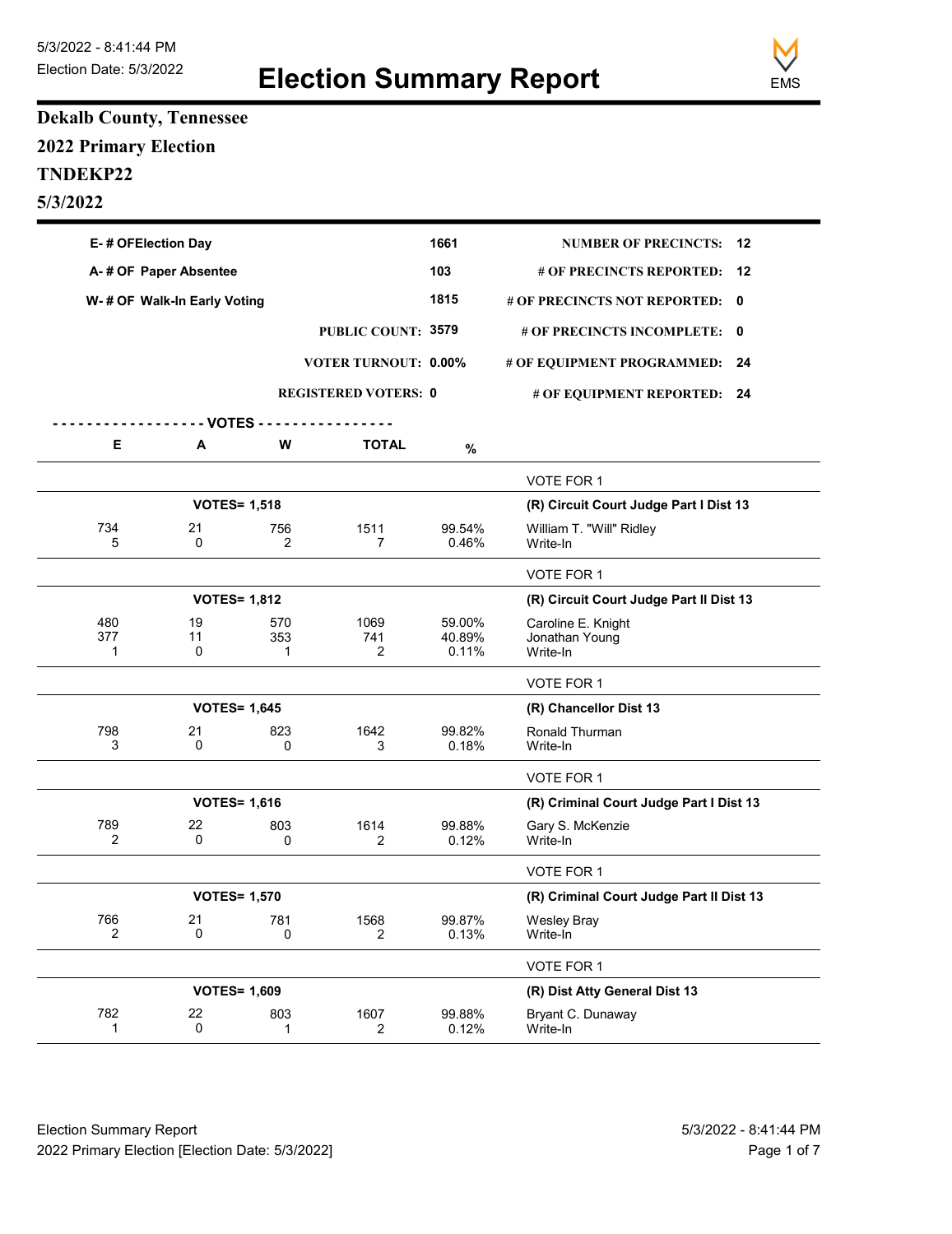|                                      | - VOTES                              |                                      |                                         |                                                                  |                                                                                                                   |
|--------------------------------------|--------------------------------------|--------------------------------------|-----------------------------------------|------------------------------------------------------------------|-------------------------------------------------------------------------------------------------------------------|
| Е                                    | A                                    | W                                    | <b>TOTAL</b>                            | $\%$                                                             |                                                                                                                   |
|                                      |                                      |                                      |                                         |                                                                  | VOTE FOR 1                                                                                                        |
|                                      | <b>VOTES= 1,523</b>                  |                                      |                                         |                                                                  | (R) Public Defender Dist 13                                                                                       |
| 743<br>1                             | 19<br>0                              | 759<br>1                             | 1521<br>2                               | 99.87%<br>0.13%                                                  | Craig P. Fickling, Jr.<br>Write-In                                                                                |
|                                      |                                      |                                      |                                         |                                                                  | VOTE FOR 1                                                                                                        |
|                                      | <b>VOTES= 2,213</b>                  |                                      | (R) County Mayor                        |                                                                  |                                                                                                                   |
| 438<br>250<br>376<br>3               | 22<br>11<br>11<br>0                  | 484<br>266<br>348<br>4               | 944<br>527<br>735<br>7                  | 42.66%<br>23.81%<br>33.21%<br>0.32%                              | Matt Adcock<br><b>Bradley Hendrix</b><br>Anita T. Puckett<br>Write-In                                             |
|                                      |                                      |                                      |                                         |                                                                  | VOTE FOR 2                                                                                                        |
|                                      | <b>VOTES= 282</b>                    |                                      |                                         |                                                                  | (R) County Commissioner 1st Dist                                                                                  |
| 66<br>78<br>0<br>0                   | 3<br>3<br>0<br>0                     | 54<br>78<br>0<br>0                   | 123<br>159<br>0<br>0                    | 43.62%<br>56.38%<br>$0.00\%$<br>$0.00\%$                         | <b>Bennett Armstrong</b><br>Tom Chandler<br>Write-In<br>Write-In                                                  |
|                                      |                                      |                                      |                                         |                                                                  | VOTE FOR 2                                                                                                        |
|                                      | <b>VOTES= 432</b>                    |                                      |                                         |                                                                  | (R) County Commissioner 2nd Dist                                                                                  |
| 136<br>97<br>0<br>0                  | 6<br>6<br>0<br>0                     | 107<br>80<br>0<br>0                  | 249<br>183<br>0<br>0                    | 57.64%<br>42.36%<br>0.00%<br>0.00%                               | Sabrina Farler<br>Jim Pearson<br>Write-In<br>Write-In                                                             |
|                                      |                                      |                                      |                                         |                                                                  | VOTE FOR 2                                                                                                        |
|                                      | <b>VOTES= 220</b>                    |                                      |                                         |                                                                  | (R) County Commissioner 3rd Dist                                                                                  |
| 80<br>3<br>0                         | 1<br>0<br>0                          | 136<br>0<br>0                        | 217<br>3<br>0                           | 98.64%<br>1.36%<br>0.00%                                         | <b>Tim Perricone</b><br>Write-In<br>Write-In                                                                      |
|                                      |                                      |                                      |                                         |                                                                  | VOTE FOR 2                                                                                                        |
|                                      | <b>VOTES= 445</b>                    |                                      |                                         |                                                                  | (R) County Commissioner 4th Dist                                                                                  |
| 73<br>32<br>73<br>0<br>0             | 2<br>0<br>$\boldsymbol{2}$<br>0<br>0 | 91<br>54<br>117<br>1<br>0            | 166<br>86<br>192<br>1<br>0              | 37.30%<br>19.33%<br>43.15%<br>0.22%<br>0.00%                     | Tony "Cully" Culwell<br>Dan Delacruz<br><b>Greg Matthews</b><br>Write-In<br>Write-In                              |
|                                      |                                      |                                      |                                         |                                                                  | VOTE FOR 2                                                                                                        |
|                                      | <b>VOTES= 588</b>                    |                                      |                                         |                                                                  | (R) County Commissioner 5th Dist                                                                                  |
| 48<br>83<br>31<br>74<br>31<br>1<br>0 | 3<br>3<br>2<br>2<br>3<br>0<br>0      | 67<br>87<br>35<br>73<br>45<br>0<br>0 | 118<br>173<br>68<br>149<br>79<br>1<br>0 | 20.07%<br>29.42%<br>11.56%<br>25.34%<br>13.44%<br>0.17%<br>0.00% | Jerry D. Adcock<br>Larry Green<br>Joshua Holloway<br>Glynn Merriman<br>Steve Merriman Sr.<br>Write-In<br>Write-In |
|                                      |                                      |                                      |                                         |                                                                  | VOTE FOR 2                                                                                                        |
|                                      | <b>VOTES= 328</b>                    |                                      | (R) County Commissioner 6th Dist        |                                                                  |                                                                                                                   |
| 126<br>88<br>0<br>0                  | 1<br>0<br>0<br>0                     | 61<br>52<br>0<br>0                   | 188<br>140<br>0<br>0                    | 57.32%<br>42.68%<br>0.00%<br>0.00%                               | Justin Douglas Adcock<br>Doug Stephens<br>Write-In<br>Write-In                                                    |

Election Summary Report 613/2022 - 8:41:44 PM 2022 Primary Election [Election Date: 5/3/2022] **Page 2 of 7** and 2022 Primary Election Date: 5/3/2022]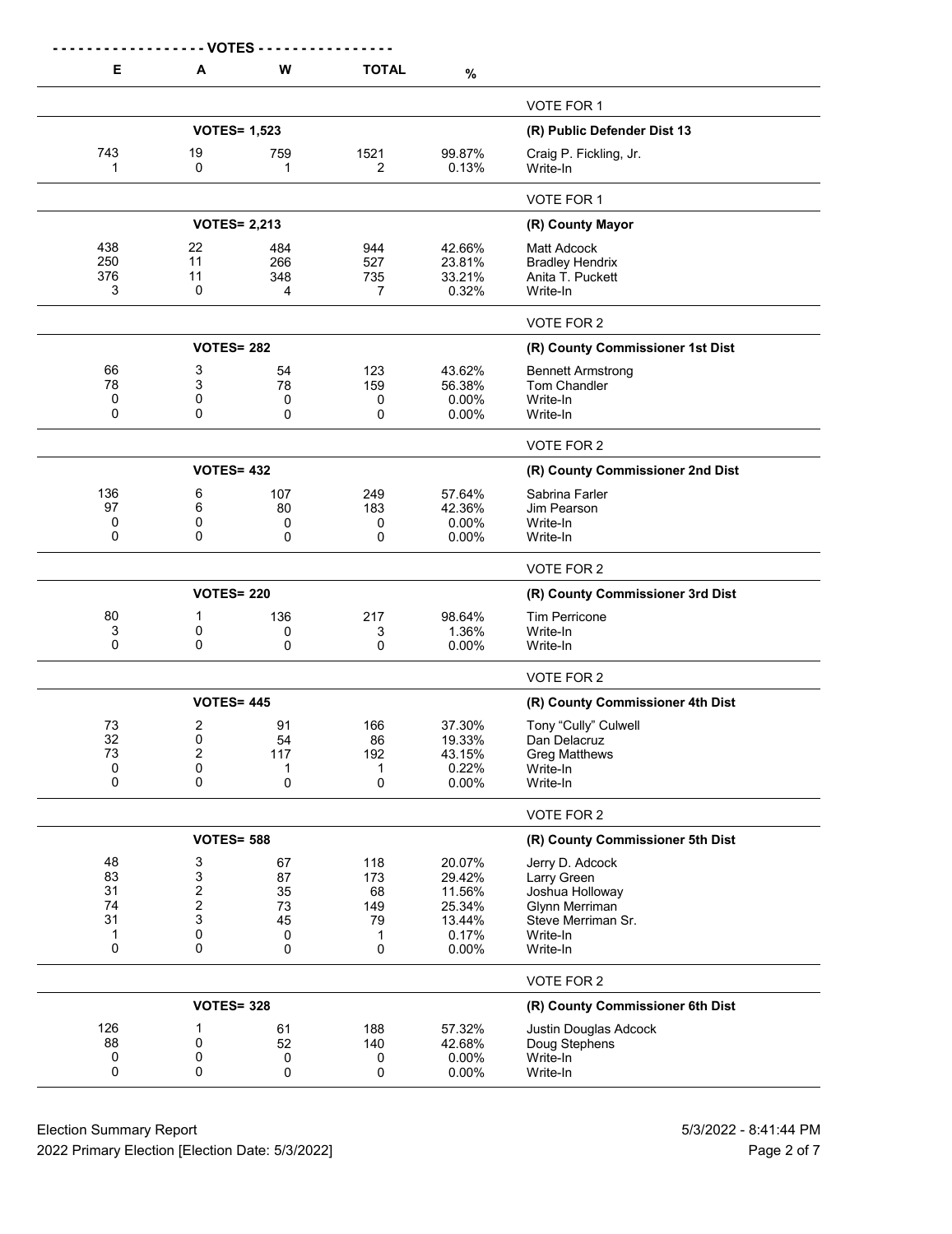|                     | - VOTES -         |                       |                               |                  |                                           |
|---------------------|-------------------|-----------------------|-------------------------------|------------------|-------------------------------------------|
| Е                   | A                 | W                     | <b>TOTAL</b>                  | $\%$             |                                           |
|                     |                   |                       |                               |                  | VOTE FOR 2                                |
|                     | <b>VOTES= 267</b> |                       |                               |                  | (R) County Commissioner 7th Dist          |
| 51                  | 2                 | 77                    | 130                           | 48.69%           | <b>Bruce Malone</b>                       |
| 56<br>0             | 5<br>0            | 75<br>1               | 136<br>1                      | 50.94%<br>0.37%  | <b>Timothy Brian Reynolds</b><br>Write-In |
| 0                   | 0                 | 0                     | 0                             | 0.00%            | Write-In                                  |
|                     |                   |                       |                               |                  | VOTE FOR 1                                |
|                     |                   | <b>VOTES= 2,045</b>   |                               |                  | (R) County Trustee                        |
| 985                 | 32                | 1027                  | 2044                          | 99.95%           | Sean D. Driver                            |
| 1                   | $\Omega$          | 0                     | 1                             | 0.05%            | Write-In                                  |
|                     |                   |                       |                               |                  | VOTE FOR 1                                |
|                     |                   | <b>VOTES= 2,308</b>   |                               |                  | (R) General Sessions Judge                |
| 384<br>716          | 19<br>26          | 381                   | 784                           | 33.97%           | Mingy Kay Ball                            |
| 3                   | $\mathbf 0$       | 779<br>0              | 1521<br>3                     | 65.90%<br>0.13%  | <b>Brandon Cox</b><br>Write-In            |
|                     |                   |                       |                               |                  | VOTE FOR 1                                |
|                     |                   | <b>VOTES= 2,350</b>   |                               |                  | (R) Sheriff                               |
| 802                 | 37                | 859                   | 1698                          | 72.26%           | Patrick R Ray                             |
| 329                 | 7                 | 315                   | 651                           | 27.70%           | Keneth Lee Whitehead                      |
| 1                   | 0                 | 0                     | 1                             | 0.04%            | Write-In                                  |
|                     |                   |                       |                               |                  | VOTE FOR 1                                |
|                     |                   | <b>VOTES= 1,949</b>   |                               |                  | (R) Circuit Court Clerk                   |
| 934<br>1            | 29<br>$\mathbf 0$ | 984<br>1              | 1947<br>2                     | 99.90%<br>0.10%  | <b>Susan Martin</b><br>Write-In           |
|                     |                   |                       |                               |                  | VOTE FOR 1                                |
|                     |                   | <b>VOTES= 2,134</b>   |                               |                  | (R) County Clerk                          |
| 1015                | 41                | 1075                  | 2131                          | 99.86%           | James L. "Jimmy" Poss                     |
| 3                   | 0                 | 0                     | 3                             | 0.14%            | Write-In                                  |
|                     |                   |                       |                               |                  | VOTE FOR 1                                |
|                     |                   | <b>VOTES= 1,914</b>   |                               |                  | (R) Register of Deeds                     |
| 931<br>0            | 39<br>0           | 942<br>$\overline{2}$ | 1912<br>$\overline{2}$        | 99.90%<br>0.10%  | Daniel A. Seber<br>Write-In               |
|                     |                   |                       |                               |                  |                                           |
|                     |                   |                       |                               |                  | VOTE FOR 1                                |
|                     |                   | <b>VOTES= 1,793</b>   |                               |                  | (R) Road Superintendent                   |
| 863<br>14           | 27<br>$\mathbf 0$ | 882<br>7              | 1772<br>21                    | 98.83%<br>1.17%  | Danny L. Hale<br>Write-In                 |
|                     |                   |                       |                               |                  | VOTE FOR 1                                |
|                     | <b>VOTES=3</b>    |                       | (R) School Board 1st District |                  |                                           |
| 0<br>$\overline{2}$ | 0<br>0            | 0<br>1                | 0<br>3                        | 0.00%<br>100.00% | No Candidate Qualified<br>Write-In        |
|                     |                   |                       |                               |                  | VOTE FOR 1                                |
|                     | <b>VOTES= 333</b> |                       |                               |                  | (R) School Board 2nd District             |
| 188                 | 11                | 134                   | 333                           | 100.00%          | Alan Hayes                                |
| 0                   | $\mathbf 0$       | 0                     | 0                             | 0.00%            | Write-In                                  |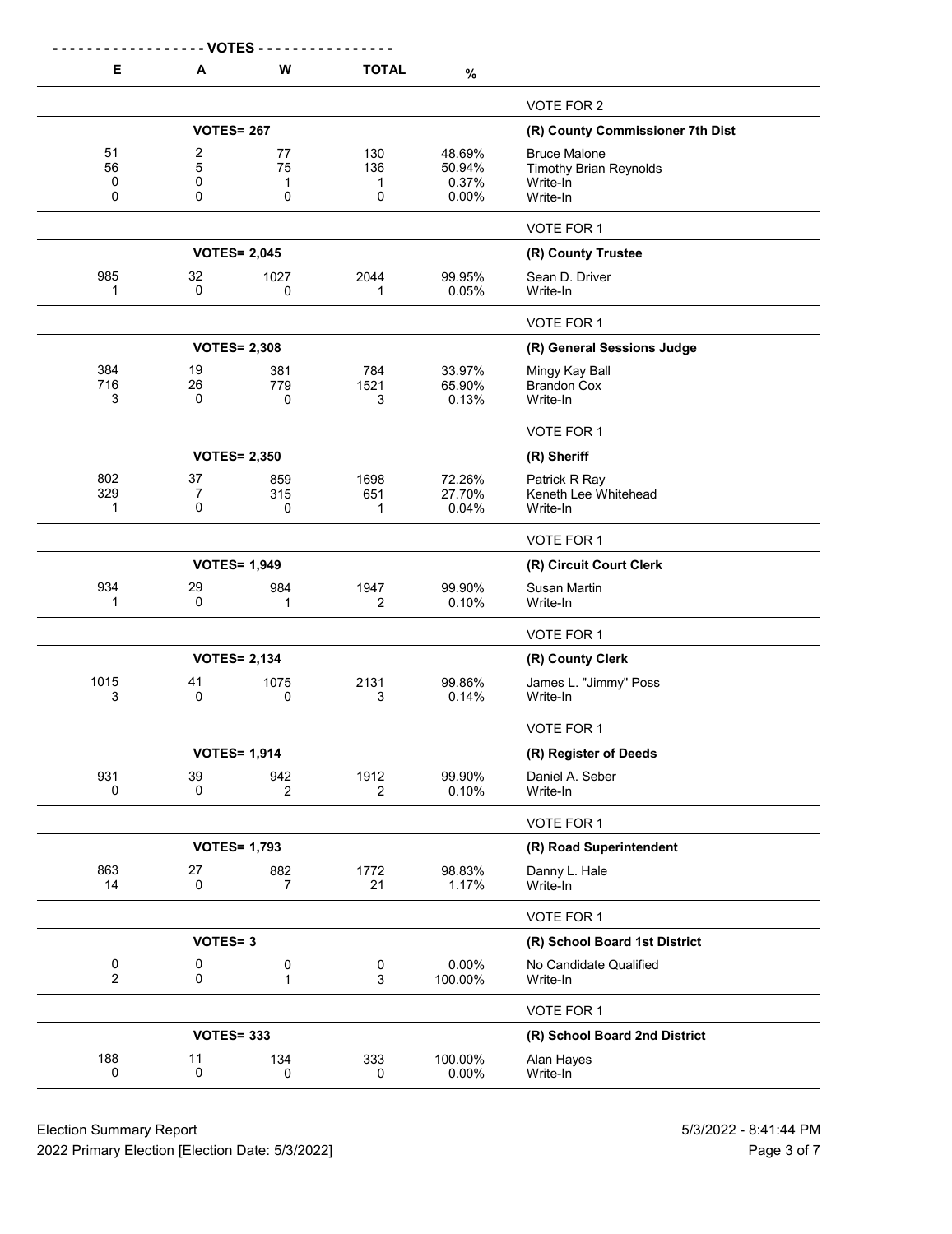| Е                        | <b>VOTES</b><br>A   | W                               | <b>TOTAL</b>        | $\%$             |                                         |
|--------------------------|---------------------|---------------------------------|---------------------|------------------|-----------------------------------------|
|                          |                     |                                 |                     |                  | VOTE FOR 1                              |
|                          | <b>VOTES= 293</b>   |                                 |                     |                  | (R) School Board 3rd District           |
| 96<br>$\mathbf{1}$       | 3<br>0              | 193<br>0                        | 292<br>1            | 99.66%<br>0.34%  | Jim Beshearse<br>Write-In               |
|                          |                     |                                 |                     |                  | VOTE FOR 1                              |
|                          | <b>VOTES= 259</b>   |                                 |                     |                  | (R) School Board 4th District           |
| 98<br>1                  | $\overline{c}$<br>0 | 158<br>0                        | 258<br>1            | 99.61%<br>0.39%  | Eric Ervin<br>Write-In                  |
|                          |                     |                                 |                     |                  | VOTE FOR 1                              |
|                          | <b>VOTES= 204</b>   |                                 |                     |                  | (R) School Board 7th District           |
| 81<br>0                  | 7<br>0              | 116<br>0                        | 204<br>0            | 100.00%<br>0.00% | <b>Ryan Mollinet</b><br>Write -In       |
|                          |                     |                                 |                     |                  | VOTE FOR 1                              |
|                          | <b>VOTES=5</b>      |                                 |                     |                  | (R) Constable 4th District              |
| 0<br>1                   | 0<br>0              | 0<br>4                          | 0<br>5              | 0.00%<br>100.00% | No Candidate Qualified<br>Write-In      |
|                          |                     |                                 |                     |                  | VOTE FOR 1                              |
|                          | <b>VOTES=5</b>      |                                 |                     |                  | (D) Circuit Court Judge Part I Dist 13  |
| 0<br>1                   | 0<br>0              | 0<br>4                          | 0<br>5              | 0.00%<br>100.00% | No Candidate Qualified<br>Write-In      |
|                          |                     |                                 |                     |                  | VOTE FOR 1                              |
|                          | <b>VOTES=2</b>      |                                 |                     |                  | (D) Circuit Court Judge Part II Dist 13 |
| 0<br>$\mathbf 0$         | 0<br>0              | 0<br>$\overline{2}$             | 0<br>$\overline{2}$ | 0.00%<br>100.00% | No Candidate Qualified<br>Write-In      |
|                          |                     |                                 |                     |                  | VOTE FOR 1                              |
|                          | <b>VOTES=1</b>      |                                 |                     |                  | (D) Chancellor Dist 13                  |
| 0<br>0                   | 0<br>0              | 0<br>1                          | 0<br>1              | 0.00%<br>100.00% | No Candidate Qualified<br>Write-In      |
|                          |                     |                                 |                     |                  | VOTE FOR 1                              |
|                          | <b>VOTES=1</b>      |                                 |                     |                  | (D) Criminal Court Judge Dist 13        |
| $\pmb{0}$<br>$\mathbf 0$ | 0<br>$\mathsf 0$    | 0<br>$\mathbf 1$                | 0<br>$\mathbf{1}$   | 0.00%<br>100.00% | No Candidate Qualified<br>Write-In      |
|                          |                     |                                 |                     |                  | VOTE FOR 1                              |
|                          | <b>VOTES=0</b>      |                                 |                     |                  | (D) Criminal Court Judge Dist 13        |
| $\pmb{0}$<br>$\mathbf 0$ | 0<br>$\mathsf 0$    | $\boldsymbol{0}$<br>$\mathsf 0$ | 0<br>$\mathbf 0$    | 0.00%<br>0.00%   | No Candidate Qualified<br>Write-In      |
|                          |                     |                                 |                     |                  | VOTE FOR 1                              |
|                          | <b>VOTES=0</b>      |                                 |                     |                  | (D) Dric Atty General Dist 13           |
| 0<br>$\mathbf 0$         | 0<br>0              | 0<br>$\mathsf 0$                | 0<br>$\mathbf 0$    | 0.00%<br>0.00%   | No Candidate Qualified<br>Write-In      |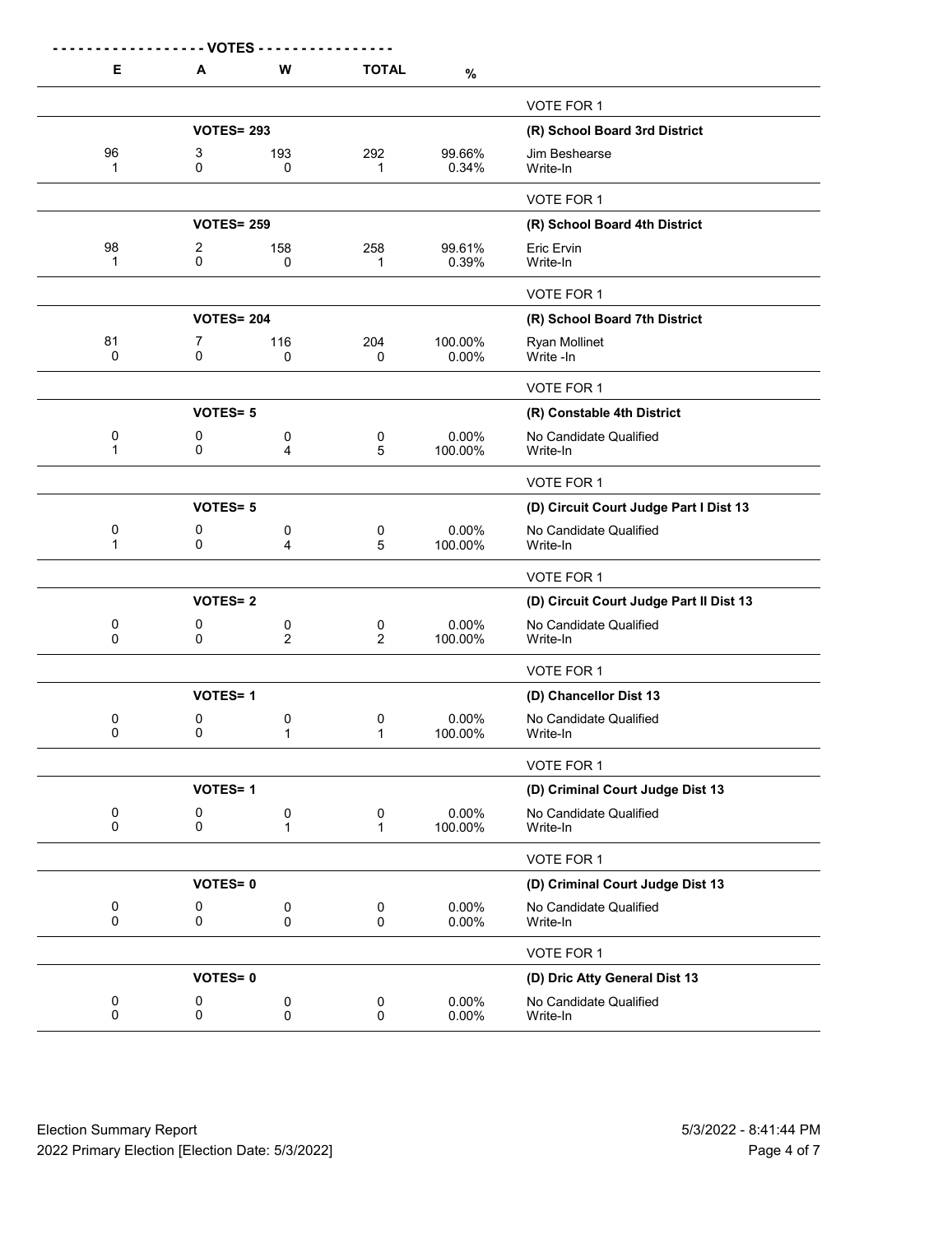|                   | - VOTES           |                     |                                  |                  |                                                  |
|-------------------|-------------------|---------------------|----------------------------------|------------------|--------------------------------------------------|
| Е                 | A                 | W                   | <b>TOTAL</b>                     | $\%$             |                                                  |
|                   |                   |                     |                                  |                  | VOTE FOR 1                                       |
|                   | <b>VOTES=1</b>    |                     | (D) Public Defender Dist 13      |                  |                                                  |
| 0<br>1            | 0<br>0            | 0<br>0              | 0<br>$\mathbf{1}$                | 0.00%<br>100.00% | No Candidate Qualified<br>Write-In               |
|                   |                   |                     |                                  |                  | VOTE FOR 1                                       |
|                   |                   | <b>VOTES= 1,119</b> |                                  |                  | (D) County Mayor                                 |
| 232               | 30                | 319                 | 581                              | 51.92%           | Mike Foster                                      |
| 242<br>0          | 23<br>0           | 273                 | 538                              | 48.08%<br>0.00%  | <b>Tim Stribling</b><br>Write-In                 |
|                   |                   | 0                   | 0                                |                  |                                                  |
|                   |                   |                     |                                  |                  | VOTE FOR 2                                       |
|                   | <b>VOTES=75</b>   |                     |                                  |                  | (D) County Commissioner 1st Dist                 |
| 47                | 3                 | 23                  | 73                               | 97.33%           | Julie Williams Young                             |
| 1<br>0            | 0<br>0            | 1<br>0              | 2<br>0                           | 2.67%<br>0.00%   | Write-In<br>Write-In                             |
|                   |                   |                     |                                  |                  |                                                  |
|                   | <b>VOTES= 103</b> |                     |                                  |                  | VOTE FOR 2                                       |
|                   |                   |                     |                                  |                  | (D) County Commissioner 2nd Dist                 |
| 51<br>0           | 4<br>0            | 48<br>0             | 103<br>0                         | 100.00%<br>0.00% | <b>Billy Myron Rhody</b><br>Write-In             |
| 0                 | 0                 | 0                   | 0                                | 0.00%            | Write-In                                         |
|                   |                   |                     |                                  |                  | VOTE FOR 2                                       |
|                   | <b>VOTES= 318</b> |                     |                                  |                  | (D) County Commissioner 3rd Dist                 |
| 23                | 9                 | 79                  | 111                              | 34.91%           | Jack E. Barton III                               |
| 35<br>32          | 4<br>$\mathbf 1$  | 71<br>64            | 110<br>97                        | 34.59%<br>30.50% | <b>Susannah Cripps Daughtry</b><br>Jenny A Trapp |
| 0                 | 0                 | 0                   | 0                                | 0.00%            | Write-In                                         |
| 0                 | 0                 | 0                   | 0                                | 0.00%            | Write-In                                         |
|                   |                   |                     |                                  |                  | VOTE FOR 2                                       |
|                   | <b>VOTES= 151</b> |                     |                                  |                  | (D) County Commissioner 4th Dist                 |
| 49                | 5                 | 96                  | 150                              | 99.34%           | Janice Fish-Stewart                              |
| 1<br>0            | 0<br>0            | 0<br>0              | 1<br>0                           | 0.66%<br>0.00%   | Write-In<br>Write-In                             |
|                   |                   |                     |                                  |                  |                                                  |
|                   | <b>VOTES=1</b>    |                     |                                  |                  | VOTE FOR 2<br>(D) County Commissioner 5th Dist   |
|                   |                   |                     |                                  |                  |                                                  |
| 0<br>0            | 0<br>0            | 0<br>1              | 0<br>1                           | 0.00%<br>100.00% | No Candidate Qualified<br>Write-In               |
| 0                 | 0                 | 0                   | 0                                | 0.00%            | Write-In                                         |
|                   |                   |                     |                                  |                  | VOTE FOR 2                                       |
| <b>VOTES= 192</b> |                   |                     |                                  |                  | (D) County Commissioner 6th Dist                 |
| 70                | 5                 | 40                  | 115                              | 59.90%           | <b>Jeff Barnes</b>                               |
| 43<br>0           | 5<br>0            | 29<br>0             | 77<br>0                          | 40.10%<br>0.00%  | Danny McGinnis<br>Write-In                       |
| 0                 | 0                 | 0                   | 0                                | 0.00%            | Write-In                                         |
|                   |                   |                     |                                  |                  | VOTE FOR 2                                       |
|                   | <b>VOTES= 104</b> |                     | (D) County Commissioner 7th Dist |                  |                                                  |
| 37                | 8                 | 58                  | 103                              | 99.04%           | <b>Beth Pafford</b>                              |
| 0<br>0            | 0<br>0            | 1                   | 1                                | 0.96%            | Write-In                                         |
|                   |                   | 0                   | 0                                | 0.00%            | Write-In                                         |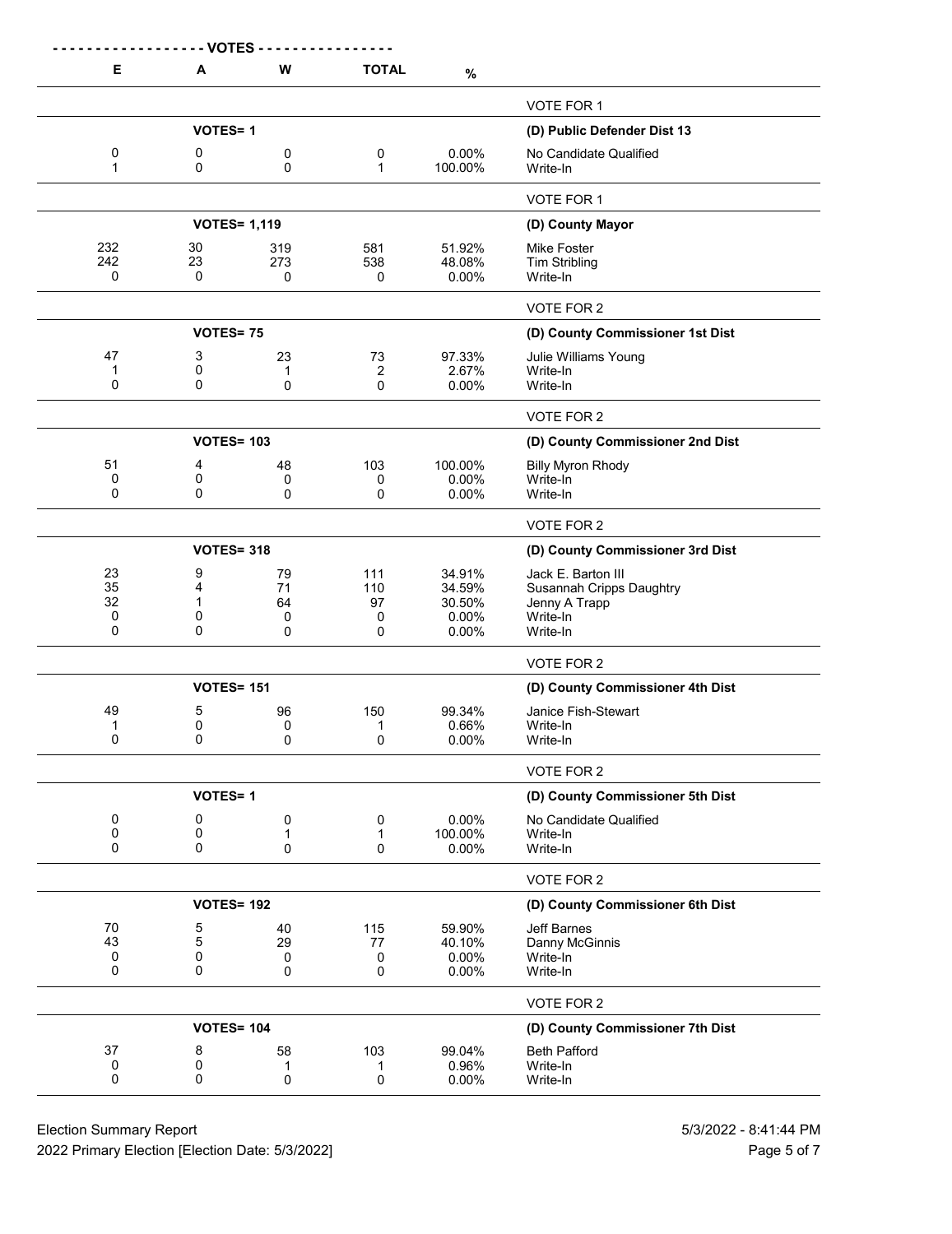|               | <b>VOTES</b>      |                     |                          |                  |                                             |
|---------------|-------------------|---------------------|--------------------------|------------------|---------------------------------------------|
| Е             | A                 | W                   | <b>TOTAL</b>             | $\%$             |                                             |
|               |                   |                     |                          |                  | VOTE FOR 1                                  |
|               | <b>VOTES=0</b>    |                     |                          |                  | (D) County Trustee                          |
| 0             | 0                 | 0                   | 0                        | 0.00%            | No Candidate Qualified                      |
| $\Omega$      | 0                 | 0                   | 0                        | 0.00%            | Write-In                                    |
|               |                   |                     |                          |                  | <b>VOTE FOR 1</b>                           |
|               |                   | <b>VOTES= 1,006</b> |                          |                  | (D) General Sessions Judge                  |
| 137<br>292    | 17<br>31          | 124<br>400          | 278<br>723               | 27.63%<br>71.87% | Margie Rigsby Miller<br>Tecia Puckett Pryor |
| 1             | 0                 | 4                   | 5                        | 0.50%            | Write-In                                    |
|               |                   |                     |                          |                  | VOTE FOR 1                                  |
|               | <b>VOTES=3</b>    |                     |                          |                  | (D) Sheriff                                 |
| 0             | 0                 | 0                   | 0                        | 0.00%            | No Candidate Qualifed                       |
| 0             | 0                 | 3                   | 3                        | 100.00%          | Write-In                                    |
|               |                   |                     |                          |                  | VOTE FOR 1                                  |
|               | <b>VOTES=1</b>    |                     |                          |                  | (D) Circuit Court Clerk                     |
| 0<br>$\Omega$ | 0<br>0            | 0<br>$\mathbf{1}$   | 0<br>1                   | 0.00%<br>100.00% | No Candidate Qualified<br>Write-In          |
|               |                   |                     |                          |                  |                                             |
|               |                   |                     |                          |                  | VOTE FOR 1                                  |
|               | <b>VOTES=1</b>    |                     |                          |                  | (D) County Clerk                            |
| 0<br>0        | 0<br>0            | 0<br>1              | 0<br>1                   | 0.00%<br>100.00% | No Candidate Qualified<br>Write-In          |
|               |                   |                     |                          |                  | VOTE FOR 1                                  |
|               | <b>VOTES= 801</b> |                     |                          |                  | (D) Register of Deeds                       |
| 321           | 43                | 435                 | 799                      | 99.75%           | Shelby Reeder                               |
| 0             | 0                 | 2                   | 2                        | 0.25%            | Write-In                                    |
|               |                   |                     |                          |                  | VOTE FOR 1                                  |
|               | <b>VOTES= 823</b> |                     |                          |                  | (D) Road Superintendent                     |
| 343<br>0      | 43<br>0           | 436                 | 822<br>$\mathbf{1}$      | 99.88%<br>0.12%  | Wayne Shehane                               |
|               |                   | 1                   |                          |                  | Write-In                                    |
|               |                   |                     |                          |                  | VOTE FOR 1                                  |
|               | <b>VOTES=0</b>    |                     |                          |                  | (D) School Board 1st District               |
| 0<br>0        | 0<br>0            | $\pmb{0}$<br>0      | $\pmb{0}$<br>$\mathbf 0$ | 0.00%<br>0.00%   | No Candidate Qualified<br>Write-In          |
|               |                   |                     |                          |                  | VOTE FOR 1                                  |
|               | <b>VOTES=0</b>    |                     |                          |                  | (D) School Board 2nd District               |
| $\pmb{0}$     | 0                 | 0                   | $\pmb{0}$                | 0.00%            | No Candidate Qualified                      |
| $\mathsf 0$   | $\mathbf 0$       | 0                   | 0                        | 0.00%            | Write-In                                    |
|               |                   |                     |                          |                  | VOTE FOR 1                                  |
|               | <b>VOTES=0</b>    |                     |                          |                  | (D) School Board 3rd District               |
| 0             | 0                 | 0                   | 0                        | 0.00%            | No Candidate Qualified                      |
| $\mathbf 0$   | 0                 | 0                   | 0                        | 0.00%            | Write-In                                    |